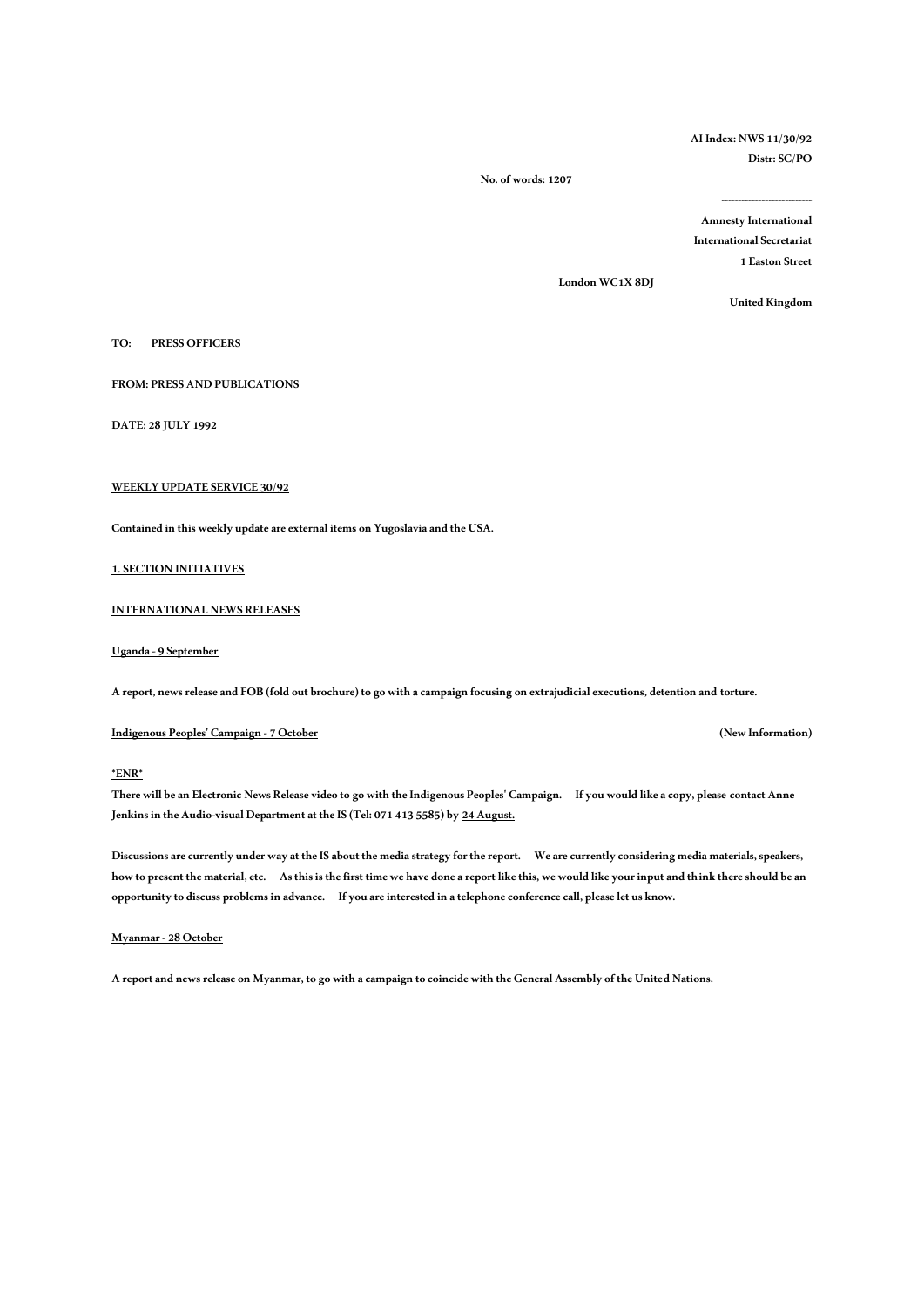## **Targeted and Limited News Releases**

# **Somalia - NEW EMBARGO -5 August (New Information)**

**Please note that the embargo has been changed to 0001 hrs gmt Wednesday 5 August.**

**A limited news release is being prepared to go with a short document Somalia: A Human Rights Disaster. The document deals with a massacre of civilians in April 1992 and other human rights violations in the context of the civil war. The news release will be with you by the end of the week and the document is being faxed to sections which have a co-ordinator on Somalia. If any other sections wish to have the document,**  please contact the IS. Sorry for the short notice, but as Somalia is currently in the news, we felt it was worth the rush.

## **Haiti -26 August**

**The embargo date of this targeted news release is now confirmed at 26 August. The document is about human rights violations since the coup last September.** 

# **Malawi -3 September (New Information)**

**Targeted news release to go with a document on human rights violations in Malawi this year.**

### **Children/AI week -21 October (New Information)**

**A targeted news release on children to go with a Focus article in October.**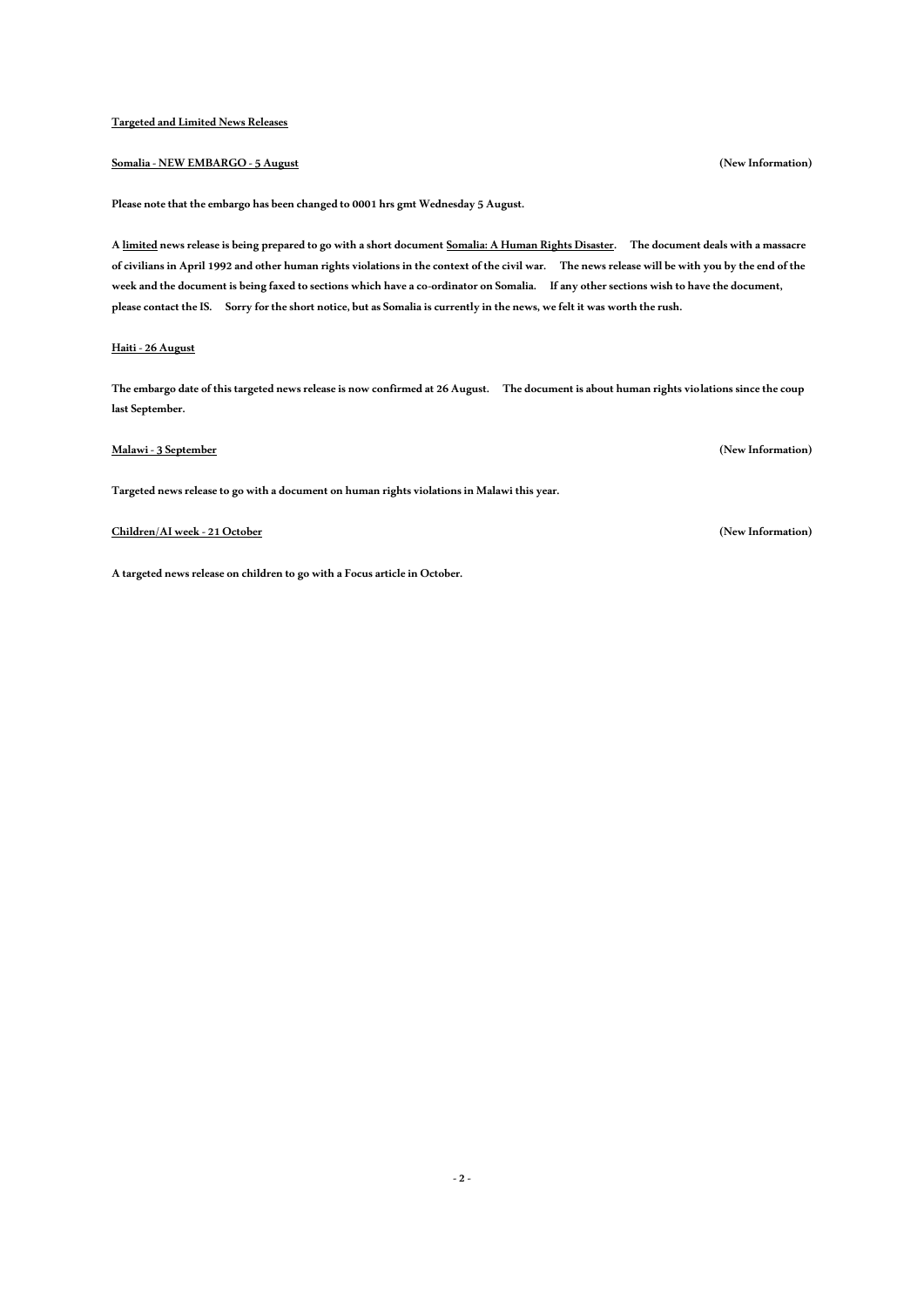**2. EUR 48/WU 04/92 EXTERNAL 28 July 1992**

# **YUGOSLAVIA: AMNESTY INTERNATIONAL DELEGATES VISIT YUGOSLAVIA**

**An Amnesty International delegation will be arriving in Belgrade on Tuesday 28 July to observe the trial of Zdenko Novak, Franjo Brodjanac and Zoran Cako. The three accused are Croatian soldiers who have been charged with "war crimes against the civilian population" and "armed rebellion" against the Socialist Federal Republic of Yugoslavia. Four death sentences have been passed at similar trials in recent weeks. Amnesty International is also investigating allegations that torture has been used during the interrogation of these prisoners.**

**The delegation will consist of Françoise Hampson, a senior lecturer at the Human Rights Centre of the University of Essex in the United Kingdom, and Paul Miller, a staff member of Amnesty International's International Secretariat in London. The delegates will not be authorized to make public statements about the trial or other Amnesty International concerns, but will report following their return to the organization's International Executive Committee.**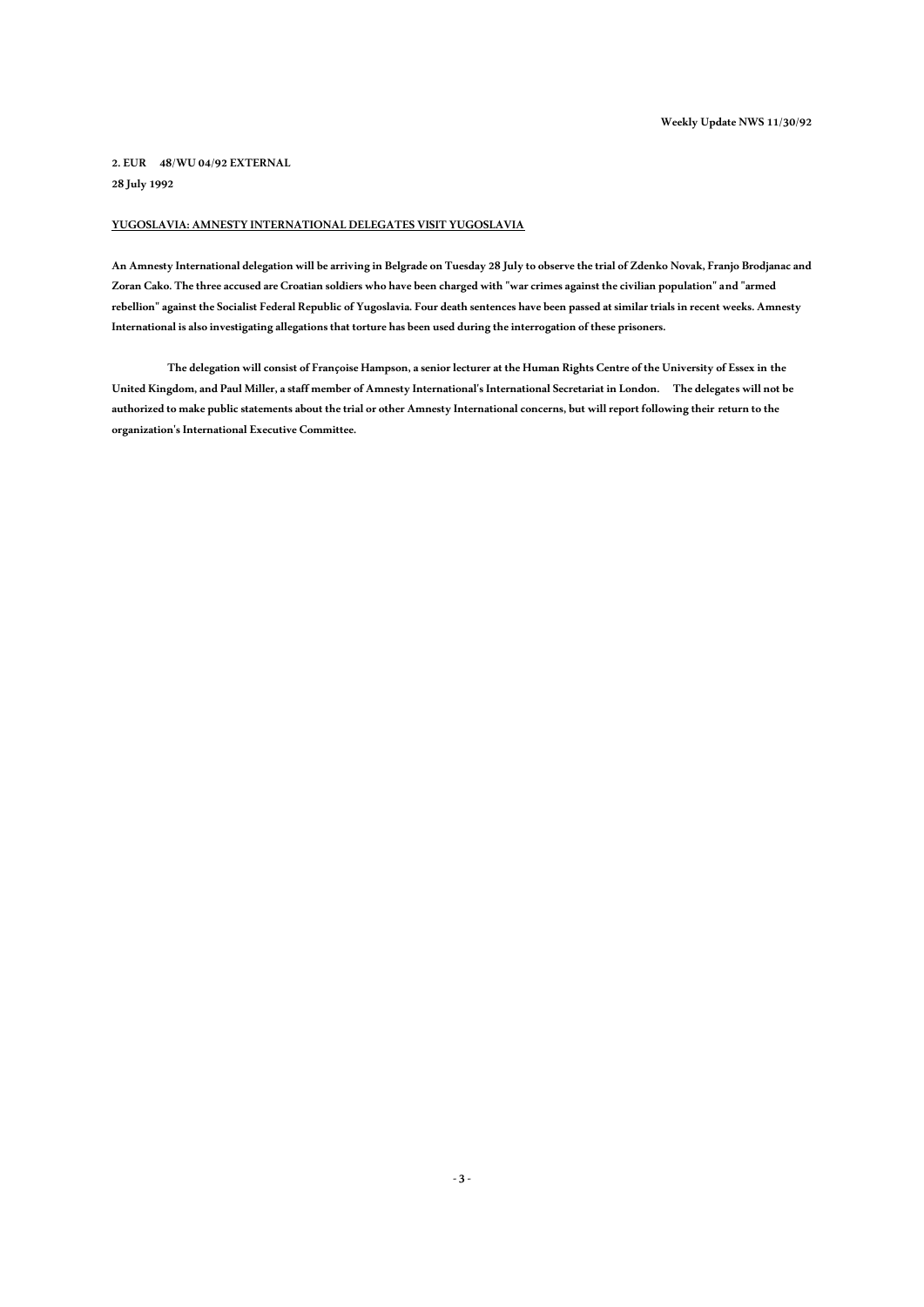**3. AMR 51/WU 08/92 EXTERNAL 27 July 1992**

## **INTERNAL**

**This item was sent to AIUSA yesterday to capitalize on USA press coverage of the case.**

**\_\_\_\_\_\_\_\_\_\_\_\_\_\_\_\_\_\_\_\_\_\_\_\_\_\_\_\_\_\_\_\_\_\_\_\_\_\_\_\_\_\_\_\_\_\_\_\_\_\_\_\_\_\_\_\_\_\_\_\_\_\_\_\_\_\_\_\_\_\_\_\_\_\_\_EXTERNAL**

### **USA (UTAH): AI APPEALS FOR CLEMENCY FOR WILLIAM ANDREWS**

**Amnesty International is appealing for clemency for a man due to be executed for murder, even though the state has conceded he was not present when the victims were shot.**

**William Andrews faces execution in Utah on 30 July despite mounting concern nationally and internationally that racism may have tainted the fairness of his trial. In August 1989, the Utah Board of Pardons and Paroles denied his clemency petition by a vote of two to one. This**  month the Board refused to meet to reconsider the case.

**Amnesty International is deeply disturbed at suggestions that racial prejudice may have played a part in influencing the jury's decision to sentence William Andrews, who is black, to death. He was tried before an all-white jury from the community in which the highly publicized crime occurred. In the middle of the trial the jury received an anonymous, hand-written note calling on them to "Hang the Niggers." The judge told the jury to ignore the note, but it may have influenced the sentence. Two members of the US Supreme Court later expressed deep concern at the courts' failure to remedy this error.** 

**William Andrews was sentenced to death for his role in the "Ogden Hi-Fi Store murders" of April 1974 in which five white victims were tortured and shot, three of whom died as a result. Dale Pierre Selby, the admitted leader and the one responsible for shooting the victims, was convicted of capital murder and was executed in August 1987. William Andrews, Selby's accomplice, was also convicted of capital murder and sentenced to death.** 

**Andrews' individual culpability was less than Selby's. The evidence suggests that Andrews was a somewhat reluctant accomplice who followed Selby's lead but ultimately refused to participate in the killings and left the hi-fi store before Selby raped one victim and shot all five. The trial judge refused numerous defence requests to separate the trials of Selby and Andrews and the two men were tried jointly in November 1974. The State of Utah has conceded on various occasions that Andrews was not present at the scene of the crime when the five victims were shot.** 

**And the Board of Pardons and Paroles, denying clemency on 18 August 1989, wrote that "Mr. Andrews left the final killing to his partner and was not present when the rape and killings occurred."**

**William Andrews was 19 years old at the time of the crime. He was too poor to hire a lawyer and was represented at trial by an inexperienced court-appointed attorney who had left law school less than a year beforehand. The lawyer reportedly failed to present relevant defence and mitigating evidence which would have established Andrews' lesser role in the crime. As a result of inadequate legal representation, several important appeal issues were procedurally barred from review by the courts.** 

**William Andrews is now 37 and has been under sentence of death for more than 17½ years: longer than almost any other death row inmate in the USA. This is the seventh time a warrant has been issued for his execution. William Andrews is also reported to be the only person under sentence of death in Utah who did not directly kill any victim. The jury at his joint trial with Dale Pierre Selby may have believed otherwise after the extent of his involvement in the crime was exaggerated, but the State of Utah now concedes this point.**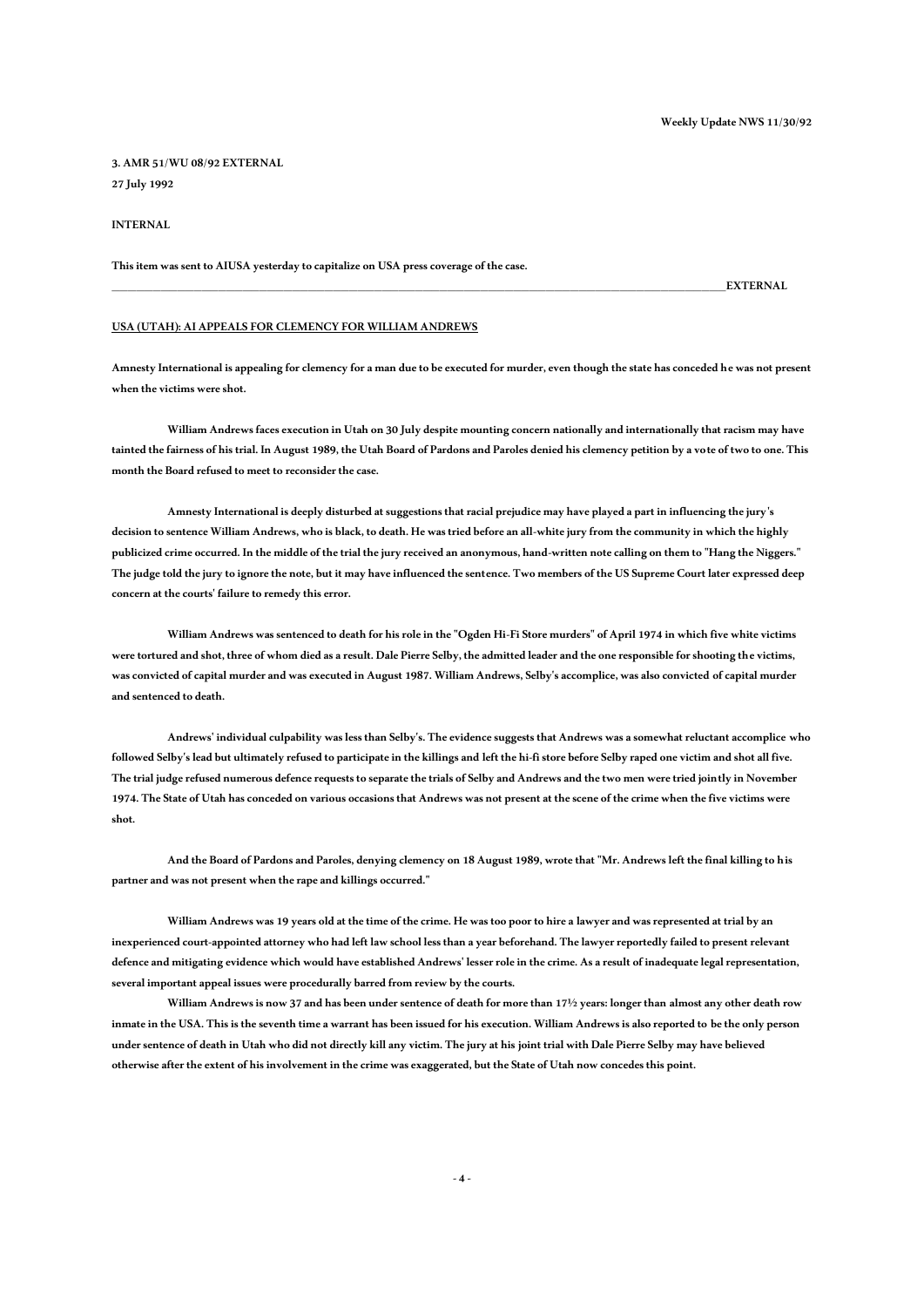**Amnesty International is urging the Board of Pardons and Paroles to reconsider its decision not to review William Andrews' case for a second time. In light of the many arguments in mitigation of his death sentence, it is appealing that clemency be granted and his death sentence commuted.**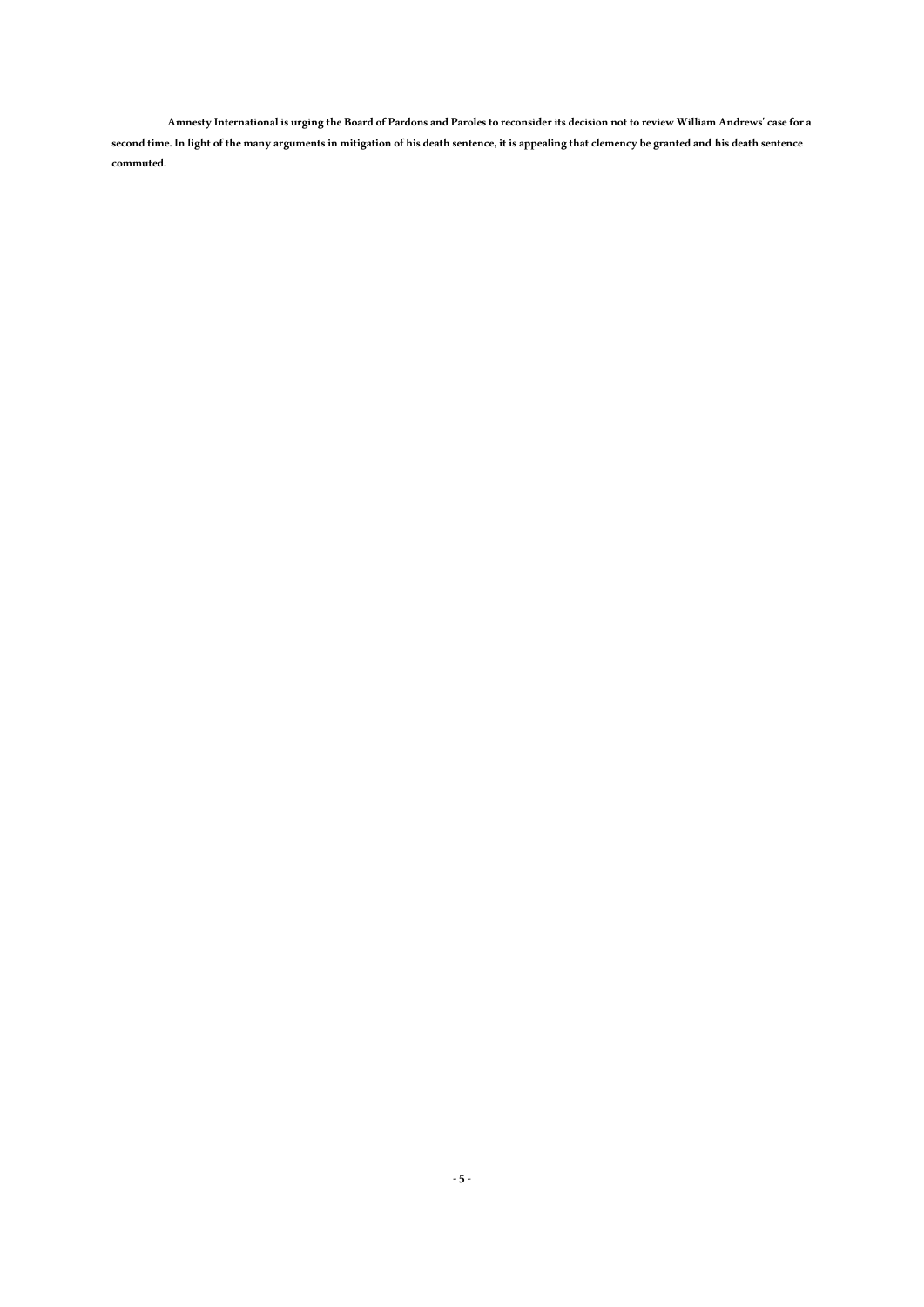**AI Index: NWS 11/30/92 Distr: SC/PO** 

 **No. of words: 768**

**--------------------------- Amnesty International International Secretariat 1 Easton Street** 

**London WC1X 8DJ** 

**United Kingdom** 

### **TO: PRESS OFFICERS**

**FROM: PRESS AND PUBLICATIONS**

**DATE: 29 JULY 1992**

## **ADDITION TO WEEKLY UPDATE SERVICE 30/92**

**Contained in this weekly update is an external item on Yugoslavia.**

**1. EUR 48/WU 05/92 EXTERNAL 29 July 1992**

## **INTERNAL**

**Please bring this to the attention of your refugee coordinators. This item is being handed out to media at the conference in Geneva today and the IS Press Office will be sending it to agencies.** 

**\_\_\_\_\_\_\_\_\_\_\_\_\_\_\_\_\_\_\_\_\_\_\_\_\_\_\_\_\_\_\_\_\_\_\_\_\_\_\_\_\_\_\_\_\_\_\_\_\_\_\_\_\_\_\_\_\_\_\_\_\_\_\_\_\_\_\_\_\_\_\_\_\_\_\_**

**EXTERNAL**

## **FORMER YUGOSLAVIA: AI WELCOMES CONFERENCE ON REFUGEE CRISIS**

**Amnesty International welcomes the international conference to discuss the refugee crisis arising from the war in the former Yugoslavia and is calling on states to live up to their obligations to asylum seekers.**

**The International Conference on Humanitarian Aid for Victims of the Conflict in the Former Yugoslavia opens today in Geneva, convened by the United Nations High Commissioner for Refugees (UNHCR). "The search for effective means to ensure that people displaced by conflict receive appropriate protection is extremely urgent in view of the continuing and widespread human rights violations occurring in the former Yugoslavia," said Amnesty International.**

**The human rights organization has evidence of the violation of human rights on a massive scale in Bosnia-Hercegovina. Deliberate and arbitrary killings of non-combatants have taken place throughout the country. Those taken prisoner have been tortured and ill-treated; many have been massacred.**

**The majority of refugees have fled out of fear after having witnessed or heard of atrocities or forced expulsions taking place in their area, but a significant number have been forcibly expelled, either from their immediate area or from Bosnia-Hercegovina completely. Some from eastern Bosnia-Hercegovina have been forced onto trains and taken into Serbia before being deported to Hungary. In recent months,**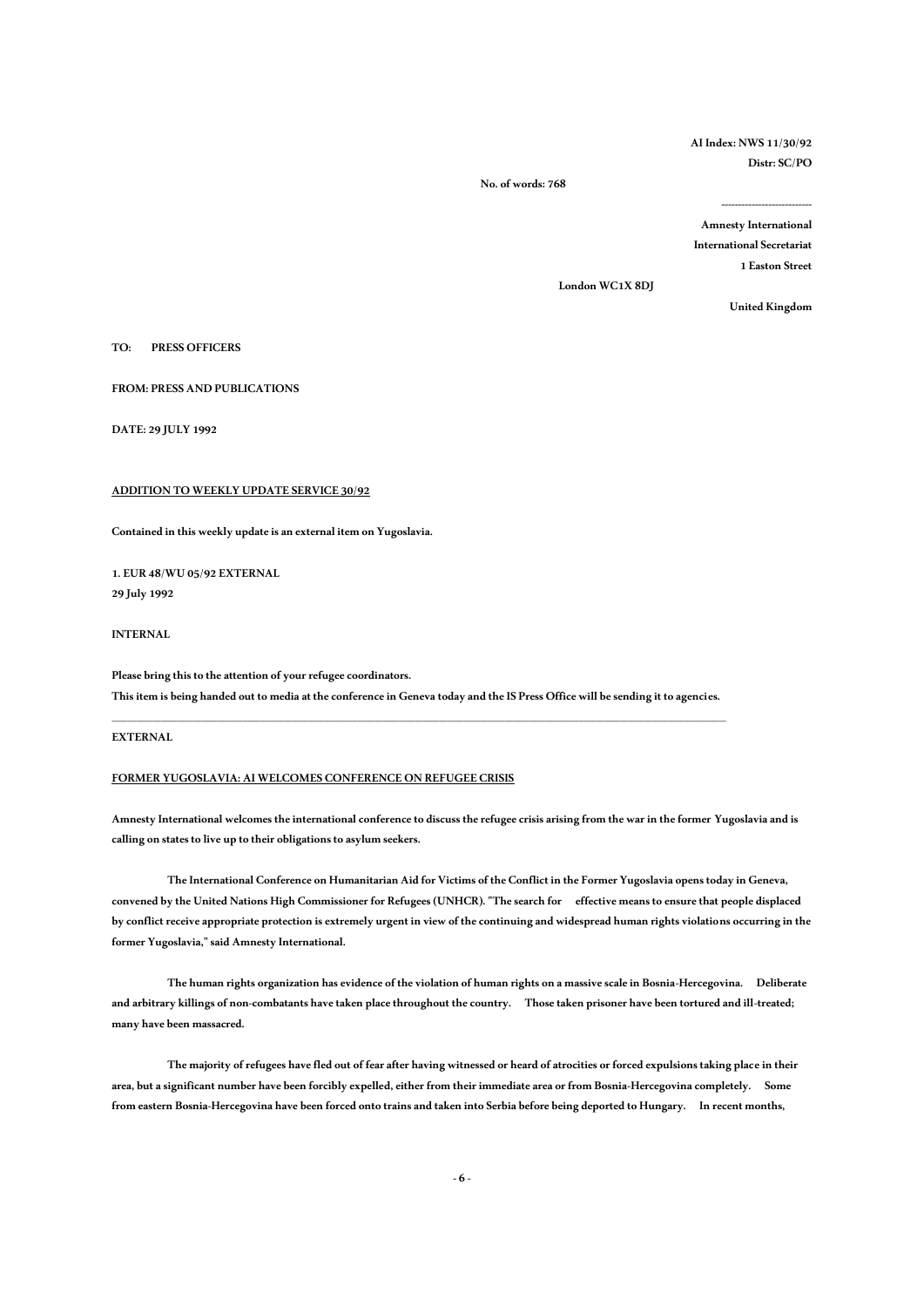**non-Serbians have been expelled also from Croatian territories which were occupied by the federal Yugoslav army during the war there and which are now under UN supervision. The perpetrators of these expulsions appear to have been Serbian paramilitaries.**

**The response of European governments tothe tens of thousands of refugees fleeing the violence has varied. As far as Amnesty International is aware, there have been only isolated reports of refugees being forcibly returned directly to the territories they have fled; nevertheless, many European governments have made it difficult for refugees from the former Yugoslavia to gain access to their territories. Since the outbreak of fighting in Bosnia-Hercegovina, a number of European governments, including Austria, Belgium, Finland, Germany, Luxembourg, and the Netherlands have imposed visa requirements on nationals of Bosnia-Hercegovina. In addition, there have been numerous reports from several countries of people fleeing Bosnia-Hercegovina being refused entry at the border and being sent back to the country they**  first fled to -- in many cases, to Croatia, Hungary or Slovenia which have already provided protection to tens of thousands of refugees.

**Amnesty International has repeatedly raised its concerns with a number of European governments about the way that visas obstruct asylum-seekers from gaining access to countries where they can seek protection from human rights violations. The organization has also expressed concern about the practice of returning asylum-seekers to third countries (countries asylum-seekers have travelled through), because this is often done without giving any consideration to whether those returned would receive adequate protection in the third country. Many governments have claimed that visas and other restrictive measures are not intended to obstruct asylum-seekers, but are a necessary and legitimate device to control illegal immigration. However, it is striking that, with regard to Bosnia-Hercegovina, visas have been imposed precisely at the time when large numbers of people are fleeing in search of protection from violence and human rights violations.** 

#### **Amnesty International believes that states attending the Geneva**

**conference must positively reaffirm their obligations towards refugees and asylum-seekers by explicitly recognizing that people fleeing Yugoslavia are in need of protection against forcible return. Furthermore, they should recognize that an international crisis demands an international response, and that is not helped by narrow national efforts to restrict access to the territory through such measures as the imposition of visas.**

 **Finally, some governments have argued that the most appropriate protection for those fleeing Bosnia-Hercegovina is to be found in territories immediately adjacent to the present area of conflict, perhaps in so-called "safe zones". Amnesty International believes that if such a solution is put forward then steps must be taken to ensure that the protection offered in such "safe zones" is effective. In practice, moreover, the existence of such "safe zones" must not preclude opportunities to flee abroad nor must it be used by potential asylum countries as a reason to refuse protection to those who ask for it. The individual right to seek asylum abroad must not be undermined.** 

> **AI Index: NWS 11/30/92 Distr: SC/PO**

 **No. of words: 768**

**Amnesty International International Secretariat 1 Easton Street** 

**---------------------------**

**London WC1X 8DJ** 

**United Kingdom** 

**TO: PRESS OFFICERS** 

**FROM: PRESS AND PUBLICATIONS**

**DATE: 29 JULY 1992**

## **ADDITION TO WEEKLY UPDATE SERVICE 30/92**

**Contained in this weekly update is an external item on Yugoslavia.**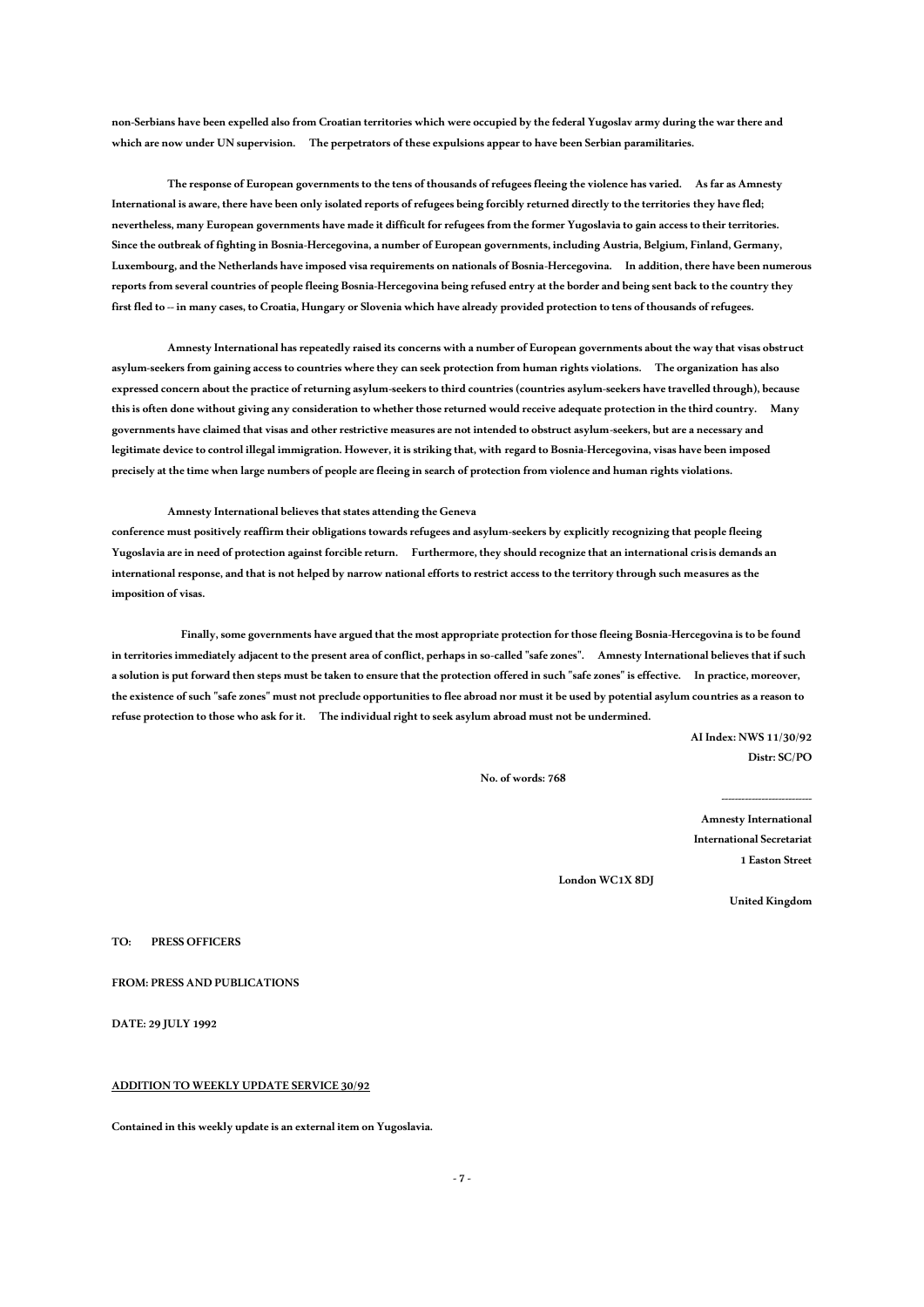# **1. EUR 48/WU 05/92 EXTERNAL 29 July 1992**

#### **INTERNAL**

**Please bring this to the attention of your refugee coordinators. This item is being handed out to media at the conference in Geneva today and the IS Press Office will be sending it to agencies.** 

**\_\_\_\_\_\_\_\_\_\_\_\_\_\_\_\_\_\_\_\_\_\_\_\_\_\_\_\_\_\_\_\_\_\_\_\_\_\_\_\_\_\_\_\_\_\_\_\_\_\_\_\_\_\_\_\_\_\_\_\_\_\_\_\_\_\_\_\_\_\_\_\_\_\_\_**

## **EXTERNAL**

#### **FORMER YUGOSLAVIA: AI WELCOMES CONFERENCE ON REFUGEE CRISIS**

**Amnesty International welcomes the international conference to discuss the refugee crisis arising from the war in the former Yugoslavia and is calling on states to live up to their obligations to asylum seekers.**

**The International Conference on Humanitarian Aid for Victims of the Conflict in the Former Yugoslavia opens today in Geneva, convened by the United Nations High Commissioner for Refugees (UNHCR). "The search for effective means to ensure that people displaced by conflict receive appropriate protection is extremely urgent in view of the continuing and widespread human rights violations occurring in the former Yugoslavia," said Amnesty International.**

**The human rights organization has evidence of the violation of human rights on a massive scale in Bosnia-Hercegovina. Deliberate and arbitrary killings of non-combatants have taken place throughout the country. Those taken prisoner have been tortured and ill-treated; many have been massacred.**

**The majority of refugees have fled out of fear after having witnessed or heard of atrocities or forced expulsions taking place in their area, but a significant number have been forcibly expelled, either from their immediate area or from Bosnia-Hercegovina completely. Some from eastern Bosnia-Hercegovina have been forced onto trains and taken into Serbia before being deported to Hungary. In recent months, non-Serbians have been expelled also from Croatian territories which were occupied by the federal Yugoslav army during the war there and which are now under UN supervision. The perpetrators of these expulsions appear to have been Serbian paramilitaries.**

**The response of European governments to the tens of thousands of refugees fleeing the violence has varied. As far as Amnesty International is aware, there have been only isolated reports of refugees being forcibly returned directly to the territories they have fled; nevertheless, many European governments have made it difficult for refugees from the former Yugoslavia to gain access to their territories. Since the outbreak of fighting in Bosnia-Hercegovina, a number of European governments, including Austria, Belgium, Finland, Germany, Luxembourg, and the Netherlands have imposed visa requirements on nationals of Bosnia-Hercegovina. In addition, there have been numerous reports from several countries of people fleeing Bosnia-Hercegovina being refused entryat the border and being sent back to the country they**  first fled to -- in many cases, to Croatia, Hungary or Slovenia which have already provided protection to tens of thousands of refugees.

**Amnesty International has repeatedly raised its concerns with a number of European governments about the way that visas obstruct asylum-seekers from gaining access to countries where they can seek protection from human rights violations. The organization has also expressed concern about the practice of returning asylum-seekers to third countries (countries asylum-seekers have travelled through), because this is often done without giving any consideration to whether those returned would receive adequate protection in the third country. Many governments have claimed that visas and other restrictive measures are not intended to obstruct asylum-seekers, but are a necessary and legitimate device to control illegal immigration. However, it is striking that, with regard to Bosnia-Hercegovina, visas have been imposed precisely at the time when large numbers of people are fleeing in search of protection from violence and human rights violations.** 

#### **Amnesty International believes that states attending the Geneva**

**conference must positively reaffirm their obligations towards refugees and asylum-seekers by explicitly recognizing that people fleeing Yugoslavia are in need of protection against forcible return. Furthermore, they should recognize that an international crisis demands an**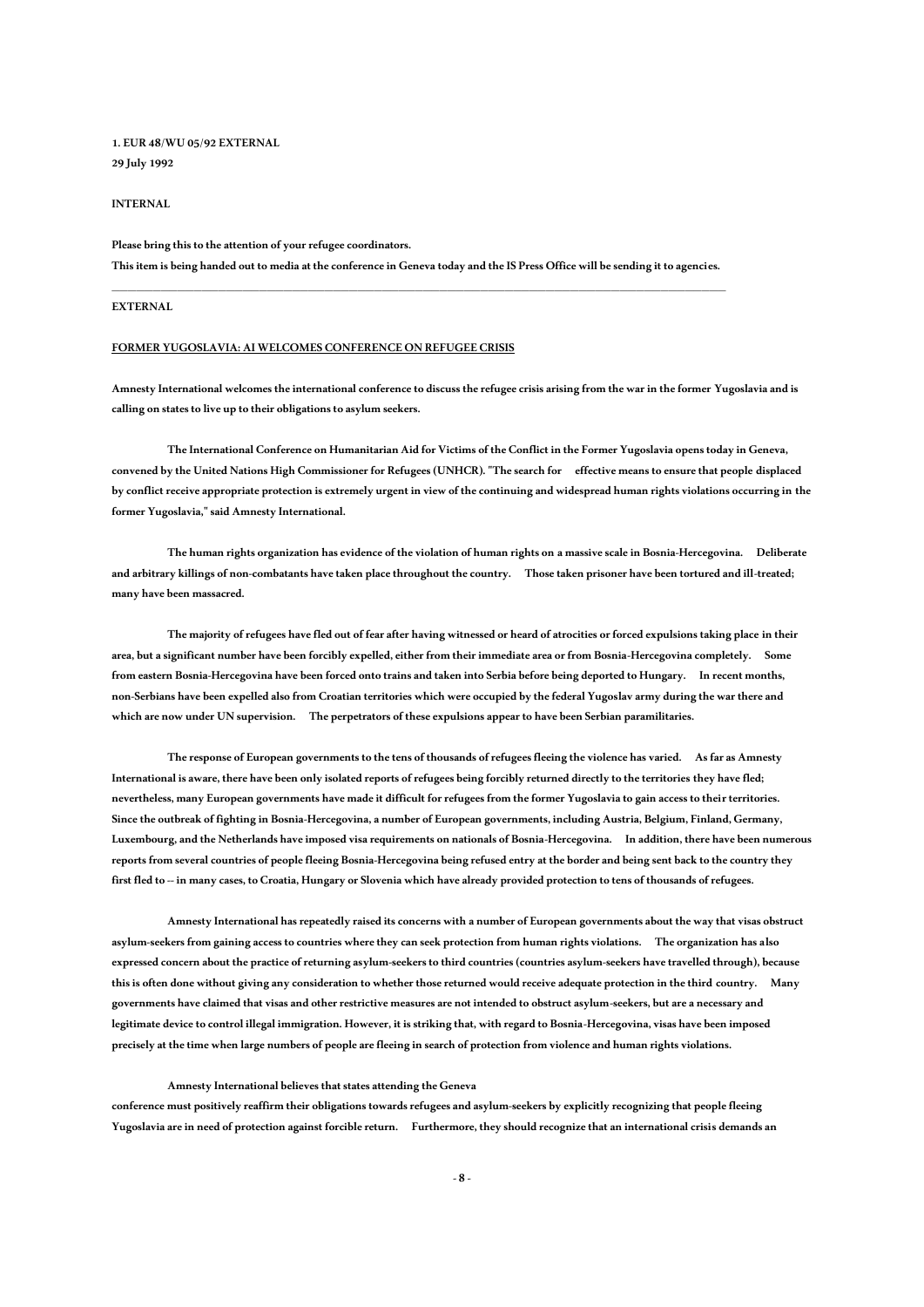**international response, and that is not helped by narrow national efforts to restrict access to the territory through such measures as the imposition of visas.**

 **Finally, some governments have argued that the most appropriate protection for those fleeing Bosnia-Hercegovina is to befound in territories immediately adjacent to the present area of conflict, perhaps in so-called "safe zones". Amnesty International believes that if such a solution is put forward then steps must be taken to ensure that the protection offered in such "safe zones" is effective. In practice, moreover, the existence of such "safe zones" must not preclude opportunities to flee abroad nor must it be used by potential asylum countries as a reason to refuse protection to those who ask for it. The individual right to seek asylum abroad must not be undermined.**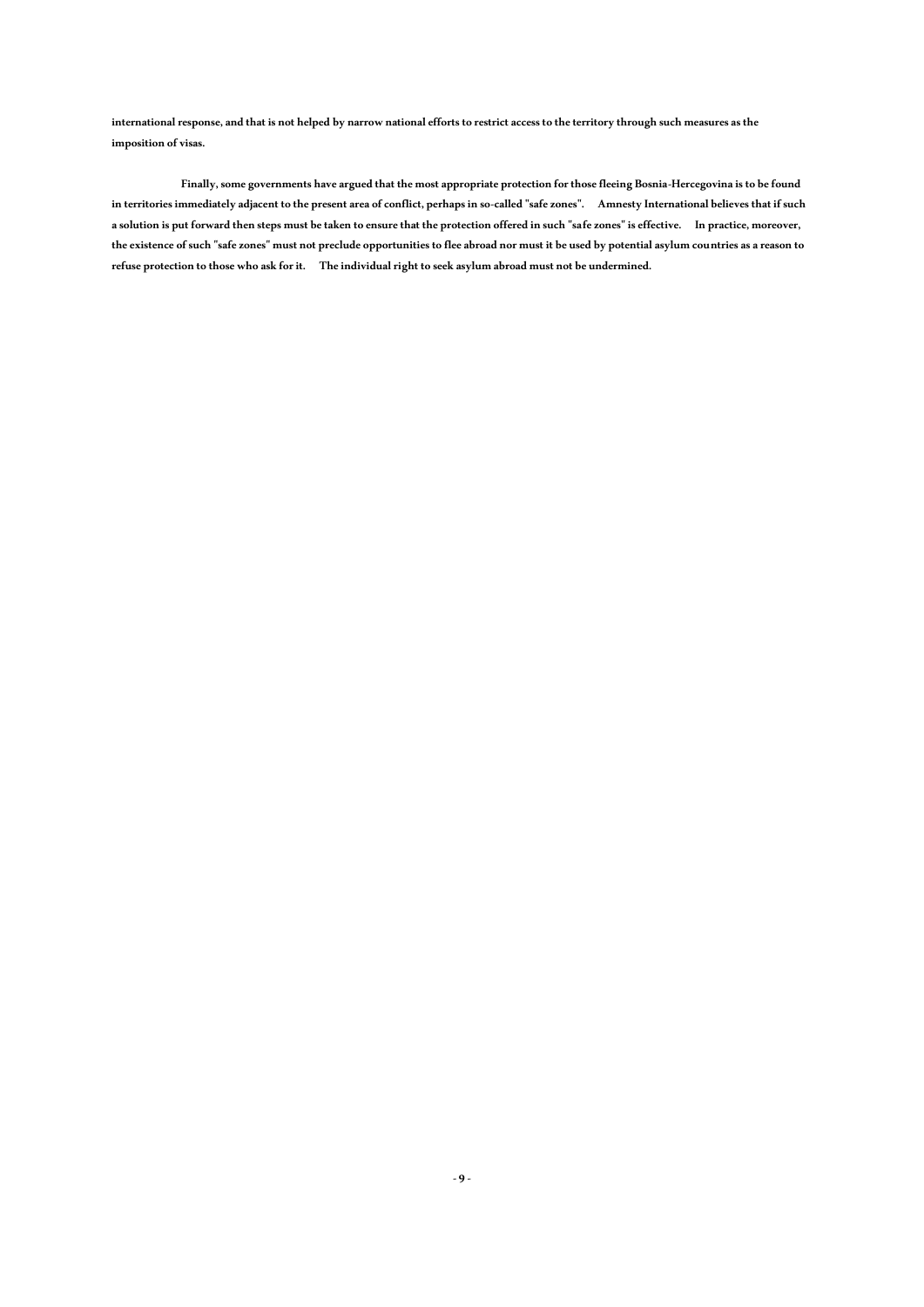# **AI Index: NWS 11/30/92 ADD2 Distr: SC/PO**

 **No. of words: 1228**

**Amnesty International International Secretariat 1 Easton Street** 

**---------------------------**

**London WC1X 8DJ** 

**United Kingdom** 

**TO: PRESS OFFICERS** 

**FROM: PRESS AND PUBLICATIONS**

**DATE: 30 JULY 1992**

## **2ND ADDITION TO WEEKLY UPDATE SERVICE 30/92**

**Contained in this addition to the weekly update are external items on the USA and Macao and an internal item for response only on South Africa.**

**1. AMR 51/WU 09/92 EXTERNAL 30 July 1992**

# **USA (NEBRASKA): AMNESTY INTERNATIONAL APPEALS FOR CLEMENCY FOR WILLI OTEY AND URGES NEBRASKA NOT TO RESUME USE OF DEATH PENALTY AFTER 32 YEARS**

**Amnesty International has written to Governor Benjamin Nelson of Nebraska, urging the state not to resume its use of the death penalty by executing Harold Lamont "Willi" Otey on 6 August. If carried out, this would be the first execution in Nebraska for 32 years and Nebraska would become the fifth US state this year to resume executions after a period of a quarter of a century or more.**

**In its letter of 17 July Amnesty International said resumption of executions by Nebraska would be a retrograde step, incompatible with respect for the right to life. It urged Governor Nelson, who also chairs the Nebraska Board of Pardons, "to take this opportunity to lead the nation away from this barbaric practice by granting clemency to Willi Otey and by doing everything in your power to replace Nebraska's death penalty with an alternative punishment which is more in keeping with the standards and values of a civilized society at the end of the 20th century."**

**Willi Otey was convicted of the 1977 murder of Jane McManus who was raped and stabbed to death during a robbery at her home in Omaha. Otey is black and the victim was white. Studies, including a survey by the US Government's own General Accounting Office in February 1990, suggest that the race of the murder victim influences the likelihood of a defendant being charged with capital murder and receiving the death penalty. The evidence indicates that those who murder white victims are more likely to be sentenced to death than those who murder black victims. According to reports, all but one of Nebraska's 12 death row prisoners were convicted of the murder of white victims.**

**Willi Otey reportedly had no prior criminal record. He was born into poverty in New Jersey, the third of 13 children. At the age of four he was sent to live with relatives where he was neglected, beaten and abused. As a teenager he turned to drugs and was suspended from school when he was 15. Following his murder conviction he took steps to rehabilitate himself. He studied literature, logic and philosophy and has published three volumes of poetry. He passed his General Education Diploma in 1980.**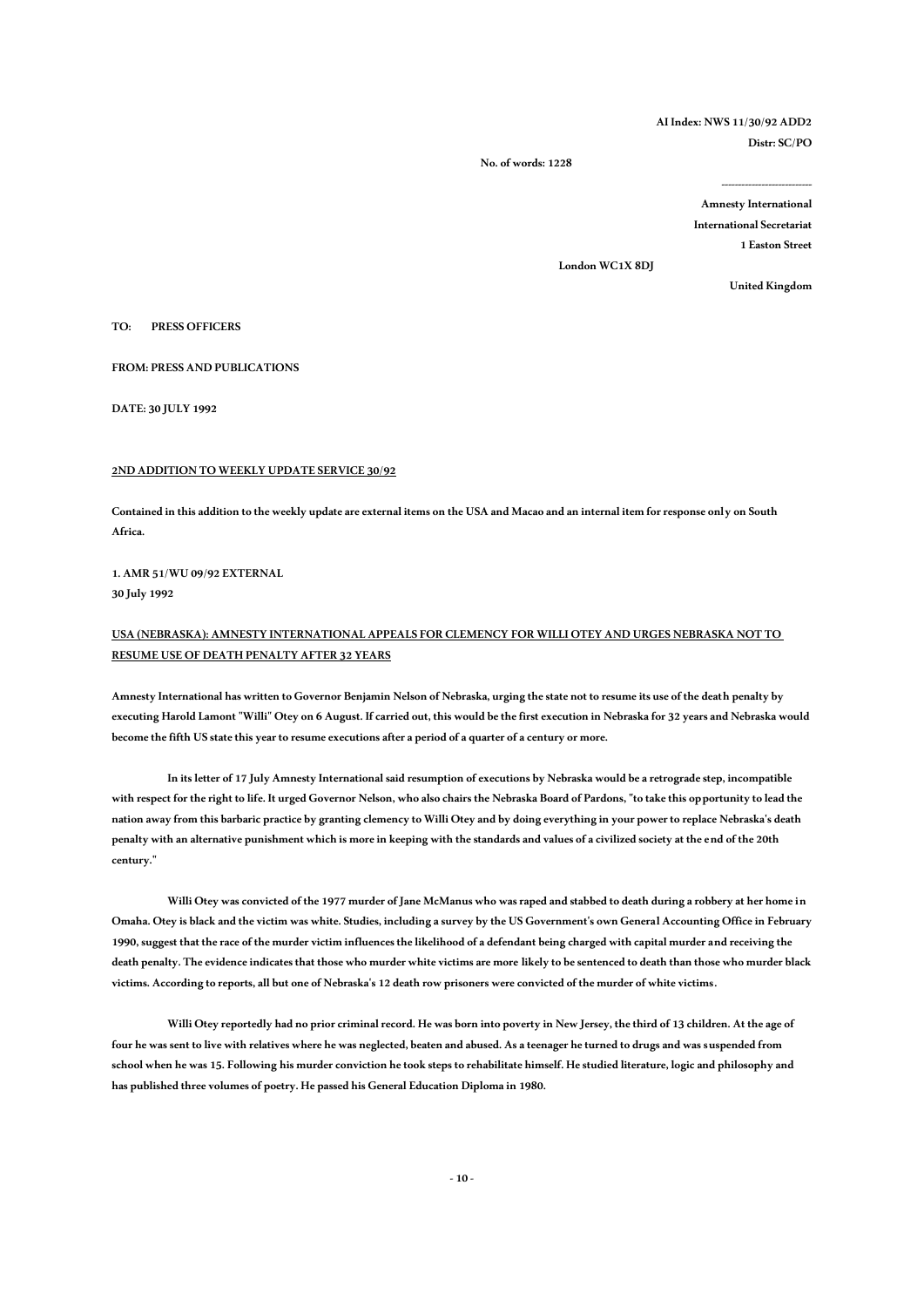**In June 1991 the Nebraska Board of Pardons denied clemency to Willi Otey by two votes to one. He subsequently won a stay of execution from a federal appeals court on the grounds that his clemency hearing had been unfair. The power to grant clemency in Nebraska rests with the three members of the Board of Pardons: Nebraska's Governor, the Secretary of State and the Attorney General. Nebraska is one of only three states in the USA which permits its Attorney General to vote in the clemency decision-making process. This has been criticized on the grounds that the Attorney General is not an objective party. During the June 1991 clemency hearing for Willi Otey, members of the Attorney General's staff appeared before the Board to argue the case against clemency. The Attorney General, with the Governor, voted against granting clemency.**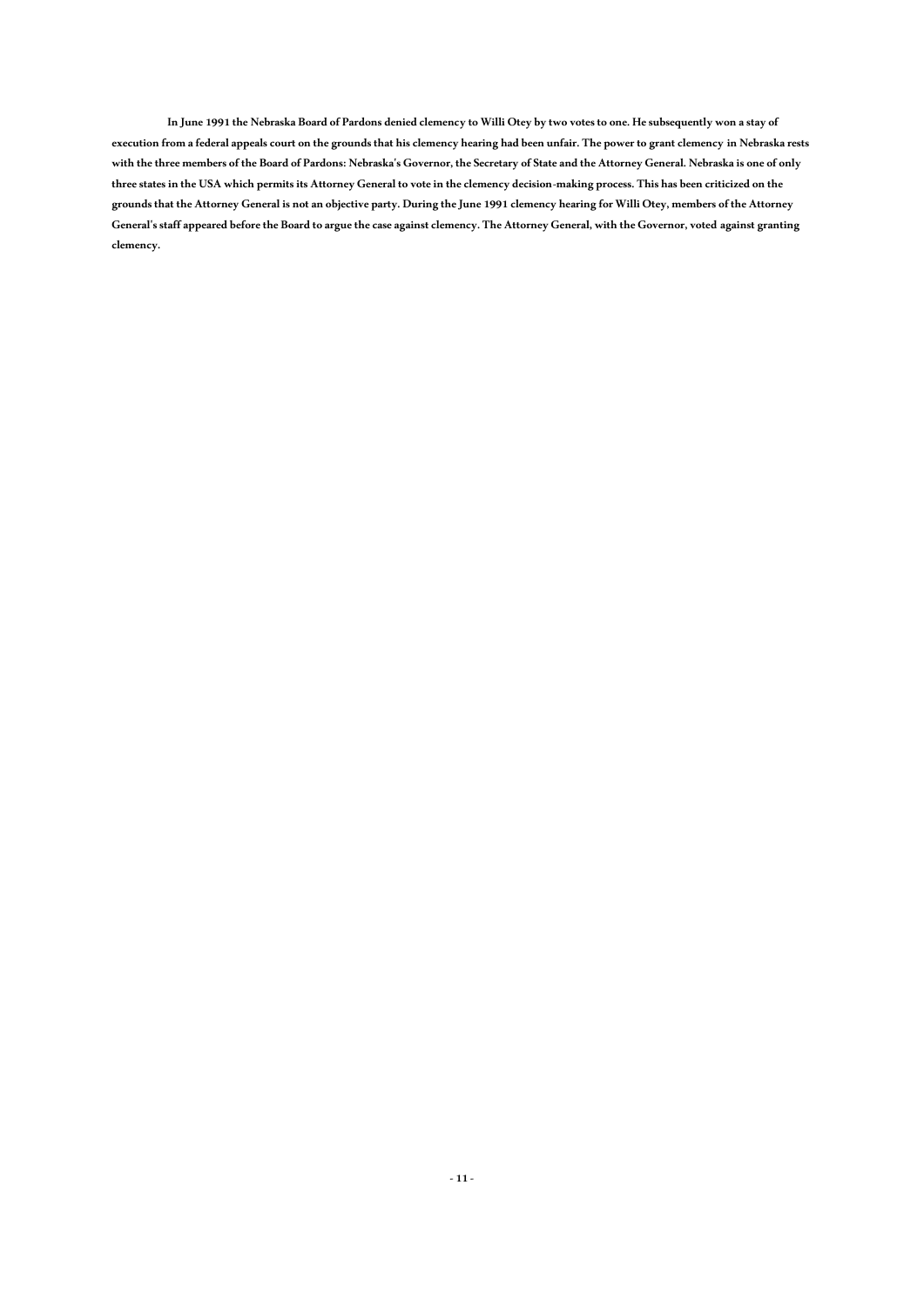# **2. ASA 27/WU 01/92 EXTERNAL 30 July 1992**

# **MACAO: AMNESTY INTERNATIONAL CALLS FOR STRENGTHENED HUMAN RIGHTS PROTECTION IN MACAO**

**Amnesty International is concerned that human rights may not be adequately protected when Macao, a Portuguese colony, reverts to Chinese sovereignty in 1999.** 

**The first draft of the Macao Basic Law was published in July 1991 and the second one, slightly amended, in March 1992. The final text is due to be adopted in early 1993 by the National People's Congress, China's legislature. Amnesty International today called on the Macao Basic Law Drafting Committee and on the Chinese and Portuguese governments to make major changes to the second draft of the future Basic Law of Macao to bring it into line with international human rights standards.**

**The drafts were drawn up by a committee composed of representatives of both Macao and China appointed by the Chinese government. The Chinese government indicated that the opinions of the residents of Macao on the text of the Draft Basic Law would be taken into account in the drafting process. However, in November 1991, the Drafting Committee rejected Amnesty International's 16 recommended amendments to the first Draft Basic Law, on the grounds that Amnesty International was a "foreign" organization whose views had not been sought.** 

**The current draft contains provisions which Amnesty International believes could gravely undermine human rights safeguards currently enjoyed by the people of Macao. Amnesty International is therefore reiterating its call on the Chinese authorities to ensure that the draft Basic Law be amended before its adoption by the Beijing Legislature.**

**Amnesty International's main recommendations are that the Draft Basic Law should be amended so as to ensure that after 1999:**

**(1) all people in Macao will continue to benefit from the guarantees provided by human rights treaties which Portugal has already ratified;**

**(2) all people in Macao will be afforded effective guarantees against torture and other cruel, inhuman or degrading treatment or punishment;**

**(3) the right to life will be guaranteed to all people in Macao, and in particular that the current constitutional ban on the death penalty in Macao will be maintained;**

**(4) all people in Macao will be guaranteed the right to a fair trial within a reasonable time;**

**(5) all people in Macao will be afforded those rights which safeguard them against being detainedas prisoners of conscience -- that is, for their non-violent, conscientiously-held beliefs or on account of their ethnic origin, race, colour, sex or language; and**

**(6) should a state of emergency be declared at any time in Macao, all people will retain the rights which, under internationally agreed norms,**  may never be curtailed, such as the rights to life and to freedom from torture.

**Amnesty International is also calling on the Portuguese government to formally recognize that the International Covenant on Civil and Political Rights (ICCPR) and other international human rights treaties ratified by Portugal currently apply to Macao. Amnesty International is urging the Chinese government to ensure that these basic standards for human rights protection will continue to apply in Macao after 1999, and to confirm this by ratifying the ICCPR and other international human rights standards, thereby also extending similar guarantees to all the people of China.**